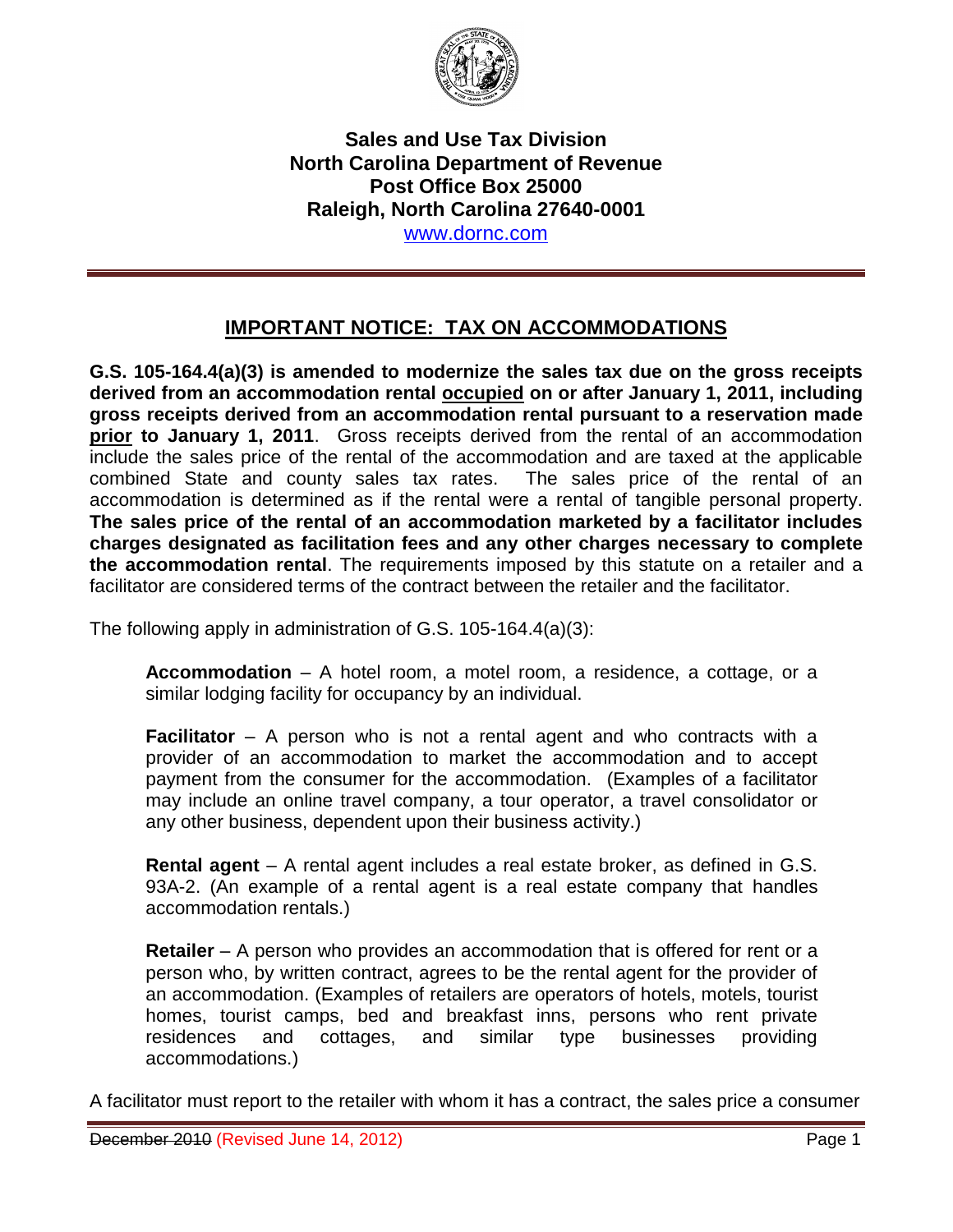pays to the facilitator for an accommodation rental marketed by the facilitator. Communication of the sales price from the facilitator to the retailer may be by facsimile, email, electronic file or, if agreed upon between the facilitator and the retailer any other means. The sales price may be provided by the facilitator to the retailer in advance of the accommodation or subsequent to the accommodation depending on the business model and practice of each facilitator.

The statute requires a retailer to notify a facilitator when an accommodation rental marketed by the facilitator is completed and requires the facilitator to send the retailer the portion of the sales price (discount price) the facilitator owes the retailer and the tax due on the sales price (tax on discount price and tax on facilitation charges and other charges necessary to complete the rental) within 3 days of receiving a notice from the retailer that the accommodation rental marketed by the facilitator is completed. In lieu of the facilitator sending payment within 3 days of receipt of notice from the retailer, a facilitator may (i) provide a credit card number to the retailer to be used by the retailer before, during, or after the accommodation rental is completed, to receive payment for the portion of the sales price the facilitator owes the retailer and any portion of tax due on the sales price; or (ii) pay any portion of the tax due on the sales price by check, electronic payment or any other means negotiated with the retailer, at the same time as the information described below is provided to the retailer.

To ensure proper collection of taxes on the sales price of the accommodation rental, the facilitator should determine the State, county, and room occupancy taxes at the time of processing the reservation. The gross receipts derived from the rental of an accommodation occupied on or after January 1, 2011 pursuant to a reservation made prior to January 1, 2011, and paid in full, secured with an advance deposit, or secured with a credit card, are subject to the tax rates in effect as of January 1, 2011. The combined State and county sales tax rates in effect as of January 1, 2011 are 7.75% in eighty-two counties, 8% in Alexander, Catawba, Cumberland, Duplin, Haywood, Hertford, Lee, Martin, New Hanover, Onslow, Pitt, Randolph, Robeson, Rowan, Sampson, Surry and Wilkes Counties, and 8.25% in Mecklenburg County. The rental of an accommodation is sourced to the location of the accommodation.

A retailer is liable for reporting and remitting the tax imposed by G.S. 105-164.4(a)(3) to the Department. Tax remitted by a retailer must include the tax received from the facilitator on the portion of the sales price applicable to facilitation fees and any other charges necessary to complete the accommodation rental, in addition to the tax due on the discount charge on the accommodation rental between the retailer and the facilitator. A retailer is not liable for tax due on facilitation fees and other charges necessary to complete the accommodation rental but not sent by a facilitator. Tax payments received by a retailer from a facilitator are held in trust by the retailer for remittance to the Department. A retailer should include the sales price and sales tax applicable to the facilitation fees and other charges necessary to complete the accommodation rental received from a facilitator for accommodation rentals occupied during the calendar month in the North Carolina Gross Receipts, General State Rate Receipts and applicable County Rate Receipts fields on Form E-500, Sales and Use Tax Return, along with receipts and tax due by the retailer on other transactions. The retailer should also include the applicable county sales tax received from a facilitator along with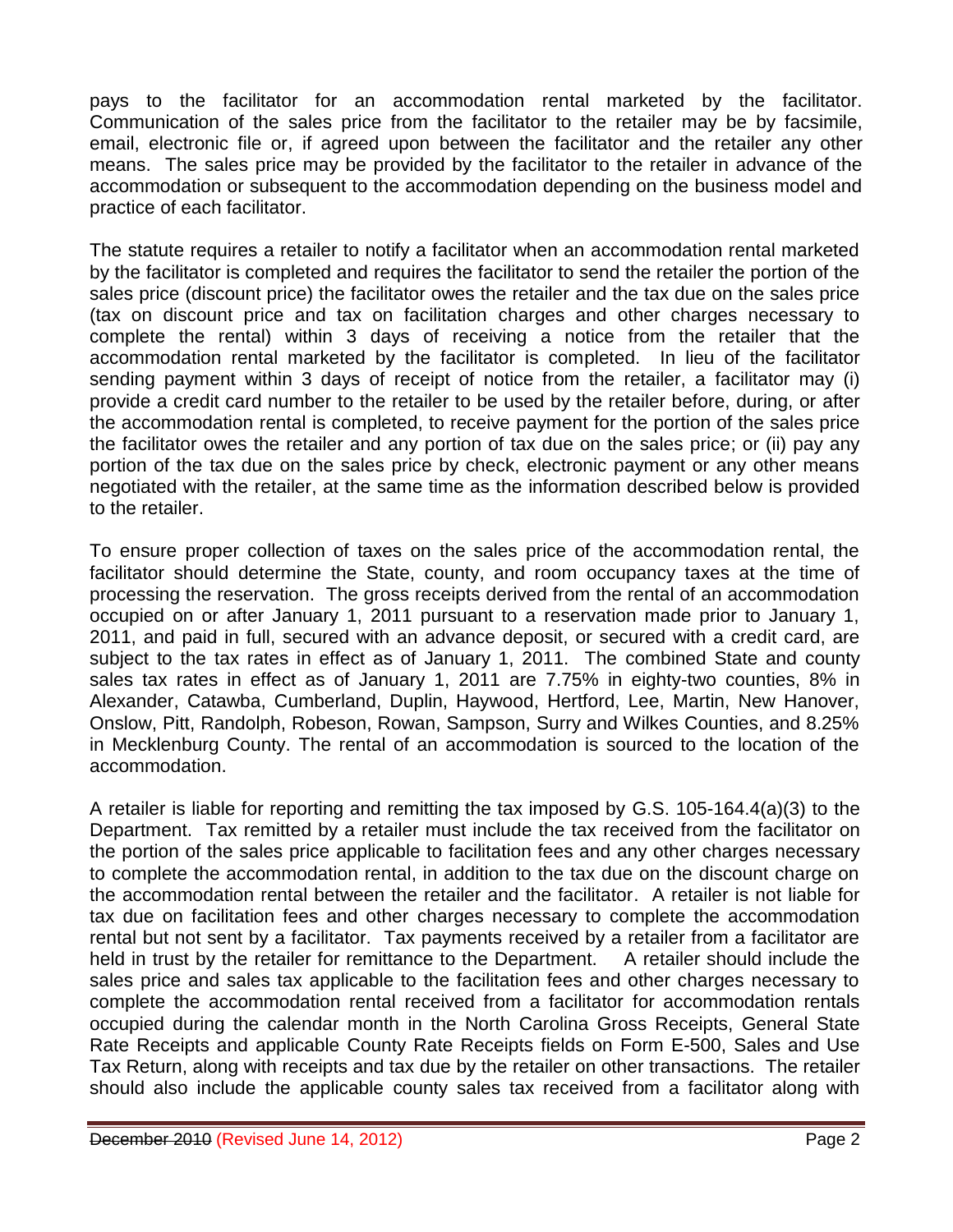county sales tax due by the retailer on other transactions on Form E-536, Schedule of County Sales and Use Taxes, or during the electronic filing process.

Examples of items that are taxable as part of the accommodation rental include: credit card fees; damage fees; early/late departure fees; extra person charges; in-room safe rentals; inspection fees; linen fees; maid/cleaning fees; "peace of mind" fees (similar to insurance but provided by hotel or rental agency rather than third-party carrier); pet fees (incurred by guests who have pets traveling with them); reservation fees (also referred to as a handling, processing, or administrative fee); security deposits; smoking fees; transfer fees (for changing to a different room or unit or a different date); tentative reservation fees (for priority reservation the following year); charges for cribs and roll-away beds; and charges for microwave ovens and refrigerators.

To ensure proper reporting and remittance of taxes due by the retailer on the portion of the sales price applicable to facilitation fees and other charges necessary to complete the accommodation rental, the facilitator should provide information to each retailer, no later than the 10th day of the following calendar month for all accommodation rentals occupied during the previous calendar month. If the 10th day of the following calendar month falls on a Saturday, Sunday or State legal holiday, the information should be provided on the next business day. The retailer should retain the information provided by each facilitator as support for taxes due and payable to the Department on the portion of the sales price applicable to facilitation fees and other charges necessary to complete the accommodation rental. The information should include, at a minimum:

- Reservation number for each accommodation rental marketed by the facilitator.
- Check in and checkout dates for each accommodation rental marketed by the facilitator.
- Invoice number or credit card authorization, as applicable, for each accommodation rental marketed by the facilitator.
- A separate accounting of State tax, county tax by jurisdiction, and room occupancy tax by jurisdiction, applicable to all accommodation rentals marketed by the facilitator for the prior month.

A facilitator is not liable for tax sent to a retailer on the portion of the sales price applicable to facilitation charges and other charges necessary to complete the accommodation rental, but not remitted by the retailer to the Department. A facilitator that does not send the retailer the tax due on the sales price applicable to facilitation charges and other charges necessary to complete the accommodation rental is liable for the amount of tax the facilitator fails to send to the retailer.

The gross receipts derived from an occasional or isolated rental of a private residence or cottage by the owner for less than a total of 15 days in a calendar year are not subject to sales tax. If the private residence or cottage is generally or routinely made available by the owner for rental to transients, the less than 15 days exclusion is not applicable to such rentals and all gross receipts are taxable. When private residences and cottages are listed with real estate agents, including "real estate brokers" as defined in G.S. 93A-2, for rental to transients, such private residences and cottages are deemed to be generally available for